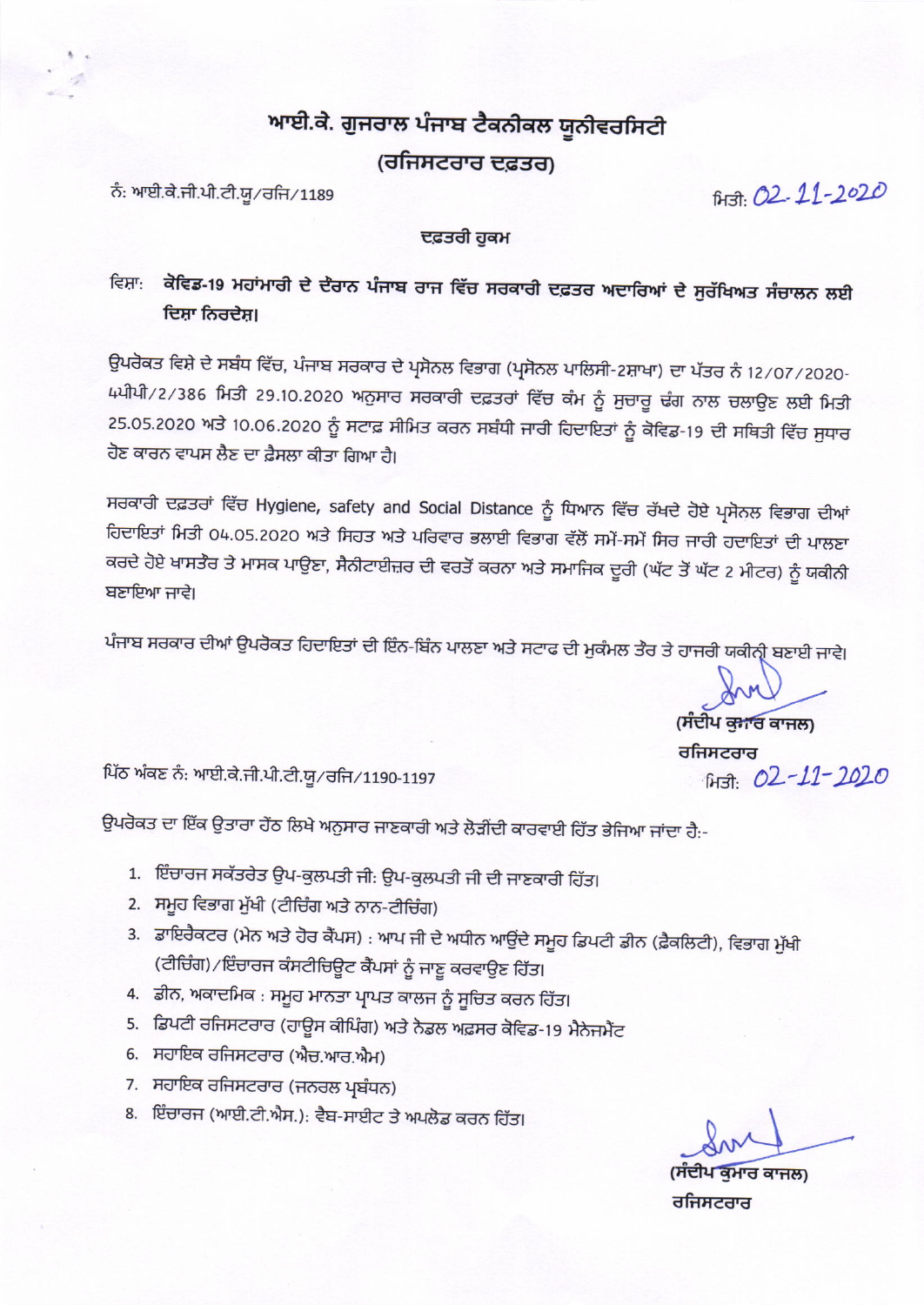## No.12/7/2020-4PP2/248 Government of Punjab **Department of Personnel** (Personnel Policy-2 Branch)

Dated, Chandigarh: 25-05-2020

To

All Heads of Departments, Registrar, Punjab & Haryana High Court, Commissioners of Divisions, District and Sessions Judges and All Deputy Commissioners in the State.

Subject:-Guidelines for operation Government office safe of establishments in the State of Punjab during COVID-19 pandemic.

.....

In reference to the Department of Home letter No.SS/ACSH/2020/ 424, dated 17-05-2020 and in continuation of earlier instructions from Department of Personnel dated Q4-05-2020, it is reiterated that Punjab Government offices in non essential services departments will continue to work with minimum staff. The maximum staff strength permitted to attend the office at any time in these departments is 50%.

Where 50% staff is to attend the office, the total staff will be divided into two batches. The  $\overline{2}$ . Head of the Department will be responsible to ensure that only one batch of employees is attending the office during one week and other batch during next week so as to ensure that there is no inter-mixing of two batches.

The offices requiring less than 50% employees to attend the office will also ensure batch- $\overline{3}$ . wise attendance.

> Karan Avtar Singh Chief Secretary to Govt of Punjab.

A Copy is forwarded to all the Special/Additional Chief Secretaries/ Financial Commissioners/Principal Secretaries and Secretaries to the Government of Punjab for information and necessary action.

 $She^{i\theta}$   $\frac{f_{\alpha}^{new}}{29/5}$   $\frac{7.020}{29/5}$ 

To

 $\sim$   $\sim$ 

All the Special/Additional Chief Secretaries/

Financial Commissioners/Principal Secretaries and Secretaries to the Government of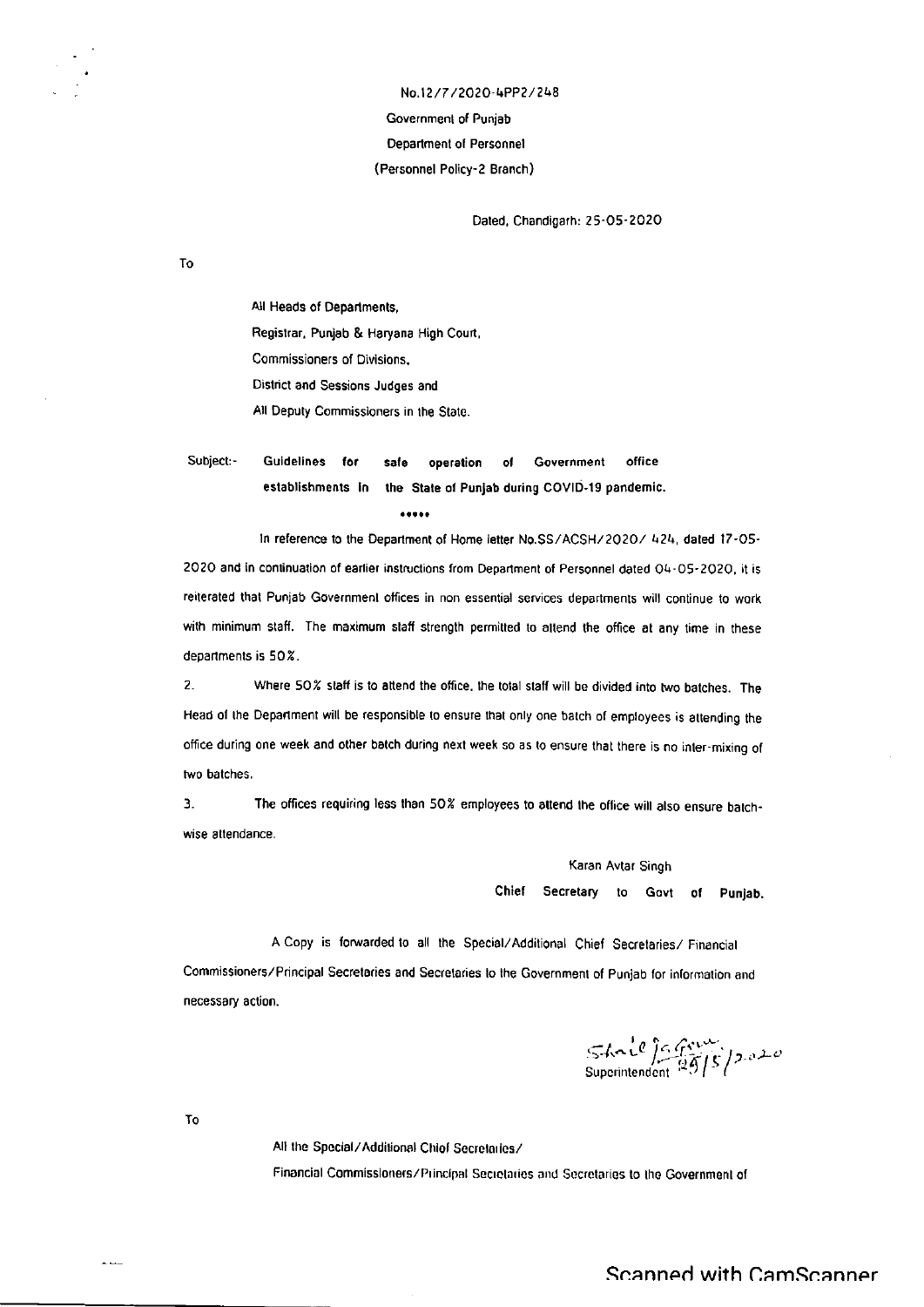Punjab for information and necessary action.

I.D No.12/07/2020-4PP2/249 Endst No. 12/7/2020-4PP2/250-251 Dated, Chandigarh: 25-05-2020 Dated, Chandigarh:25-05-2020

A copy is forwarded to the following for information and necessary action:-

- 1. Director, information and Public Relation Department, Punjab, Chandigarh to give vide publicity to these instructions through print and other Electronic Media for information and awareness of general public.
- 2. Director, Health and Family Welfare, Punjab, Chandigarh.

 $S$  faily 4 (75 m)<br>Superintendent  $25/5/2020$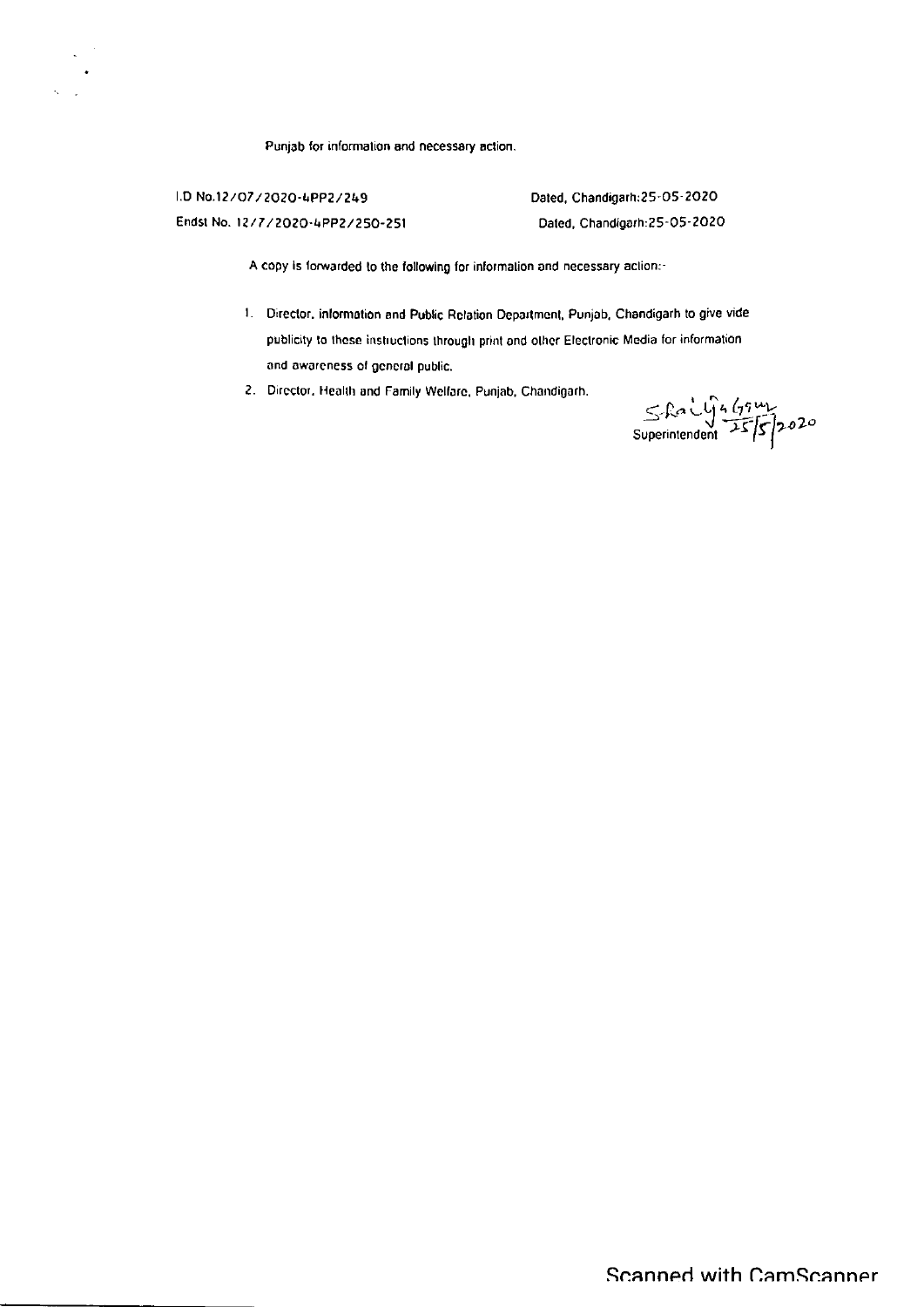ਨੈ.12/07/2020-4ਪੀਪੀ2/386 ਪੰਜਾਬ ਸਰਕਾਰ ਪ੍ਰਸੋਨਲ ਵਿਭਾਗ (ਪ੍ਰਸੋਨਲ ਪਾਲਿਸੀ -2 ਸ਼ਾਖਾ)

ਵੱਲ.

ਮਿਤੀ, ਚੰਡੀਗੜ੍ਹ: 29-10-2

ਸਮੂਹ ਵਿਭਾਗਾਂ ਦੇ ਮੁਖੀ, ਰਜਿਸਟਰਾਰ, ਪੰਜਾਬ ਅਤੇ ਹਰਿਆਣਾ ਹਾਈ ਕੋਰਟ, ਡਵੀਜ਼ਨਾਂ ਦੇ ਕਮਿਸ਼ਨਰ, ਜ਼ਿਲ੍ਹਾ ਅਤੇ ਸੈਸ਼ਨ ਜੱਜ ਅਤੇ ਰਾਜ ਦੇ ਸਮੂਹ ਡਿਪਟੀ ਕਮਿਸ਼ਨਰ।

ਕੋਵਿਡ-19 ਮਹਾਂਮਾਰੀ ਦੇ ਦੇਰਾਨ ਪੰਜਾਬ ਰਾਜ ਵਿੱਚ ਸਰਕਾਰੀ ਦਫਤਰ ਅਦਾਰਿਆ ਦੇ ਸੁਰੱਖਿਅਤ ਵਿਸਾ:-ਸੰਚਾਲਨ ਲਈ ਦਿਸ਼ਾ ਨਿਰਦੇਸ਼।

ਉਪਰੋਕਤ ਵਿਸ਼ੇ ਦੇ ਹਵਾਲੇ ਵਿੱਚ ਮੈਨੂੰ ਇਹ ਕਹਿਣ ਦੀ ਹਦਾਇਤ ਹੋਈ ਹੈ ਕਿ ਕੋਵਿਡ ਮਹਾਂਮਾਰੀ ਦੇ ਮੱਦੇਨਜ਼ਰ ਇਸ ਵਿਭਾਗ ਵੱਲੋ ਸਰਕਾਰੀ ਦਫਤਰਾਂ ਵਿੱਚ ਕੰਮ ਨੂੰ ਸਚਾਰੂ ਢੰਗ ਨਾਲ ਚਲਾਉਣ ਲਈ ਮਿਤੀ 25-05-2020 ਅਤੇ ਮਿਤੀ 10-06-2020 ਨੂੰ ਸਟਾਫ ਸੀਮਿਤ ਕਰਨ ਸਬੰਧੀ ਹਦਾਇਤਾਂ ਜਾਰੀ ਕੀਤੀਆਂ ਗਈਆਂ ਸਨ। ਕੋਵਿਡ-19 ਦੀ ਸਥਿਤੀ ਵਿੱਚ ਸੁਧਾਰ ਹੋਣ ਕਾਰਨ ਸਰਕਾਰ ਵੱਲੋ ਇੰਨ੍ਹਾਂ ਹਦਾਇਤਾਂ ਨੂੰ ਵਾਪਸ ਲੈਣ ਦਾ ਫੈਸਲਾ ਕੀਤਾ ਗਿਆ ਹੈ।

ਸਰਕਾਰੀ ਦਫਤਰਾਂ ਵਿੱਚ Hygiene, Safety ਅਤੇ Social Distancing ਨੂੰ ਧਿਆਨ ਵਿੱਚ ਰੱਖਦੇ  $2.$ ਹੋਏ ਪ੍ਰਸੋਨਲ ਵਿਭਾਗ ਦੀਆਂ ਹਦਾਇਤਾਂ ਮਿਤੀ 04-05-2020 ਅਤੇ ਸਿਹਤ ਅਤੇ ਪਰਿਵਾਰ ਭਲਾਈ ਵਿਭਾਗ ਵੱਲੋ ਸਮੇਂ-ਸਮੇਂ ਸਿਰ ਜਾਰੀ ਹਦਾਇਤਾਂ ਦੀ ਪਾਲਣਾ ਕਰਦੇ ਹੋਏ ਖਾਸਤੌਰ ਤੇ ਮਾਸਕ ਪਾਉਣਾ, ਸੈਨੀਟਾਈਜ਼ਰ ਦੀ ਵਰਤੋਂ ਕਰਨਾ ਅਤੇ ਸਮਾਜਿਕ ਦੂਰੀ (ਘੱਟੋ-ਘੱਟ 2 ਮੀਟਰ) ਨੂੰ ਯਕੀਨੀ ਬਣਾਇਆ ਜਾਵੇ।

ਇੰਨ੍ਹਾਂ ਹਦਾਇਤਾਂ ਦੀ ਇੰਨ-ਬਿੰਨ ਪਾਲਣਾ ਕਰਨੀ ਯਕੀਨੀ ਬਣਾਈ ਜਾਵੇ।  $3.$ 

ਇਹ ਹਦਾਇਤਾਂ ਸਮਰੱਥ ਅਥਾਰਟੀ ਦੀ ਪ੍ਰਵਾਨਗੀ ਉਪਰੰਤ ਜਾਰੀ ਕੀਤੀਆਂ ਜਾਂਦੀਆ ਹਨ। 4.

 $\frac{1}{2}$  373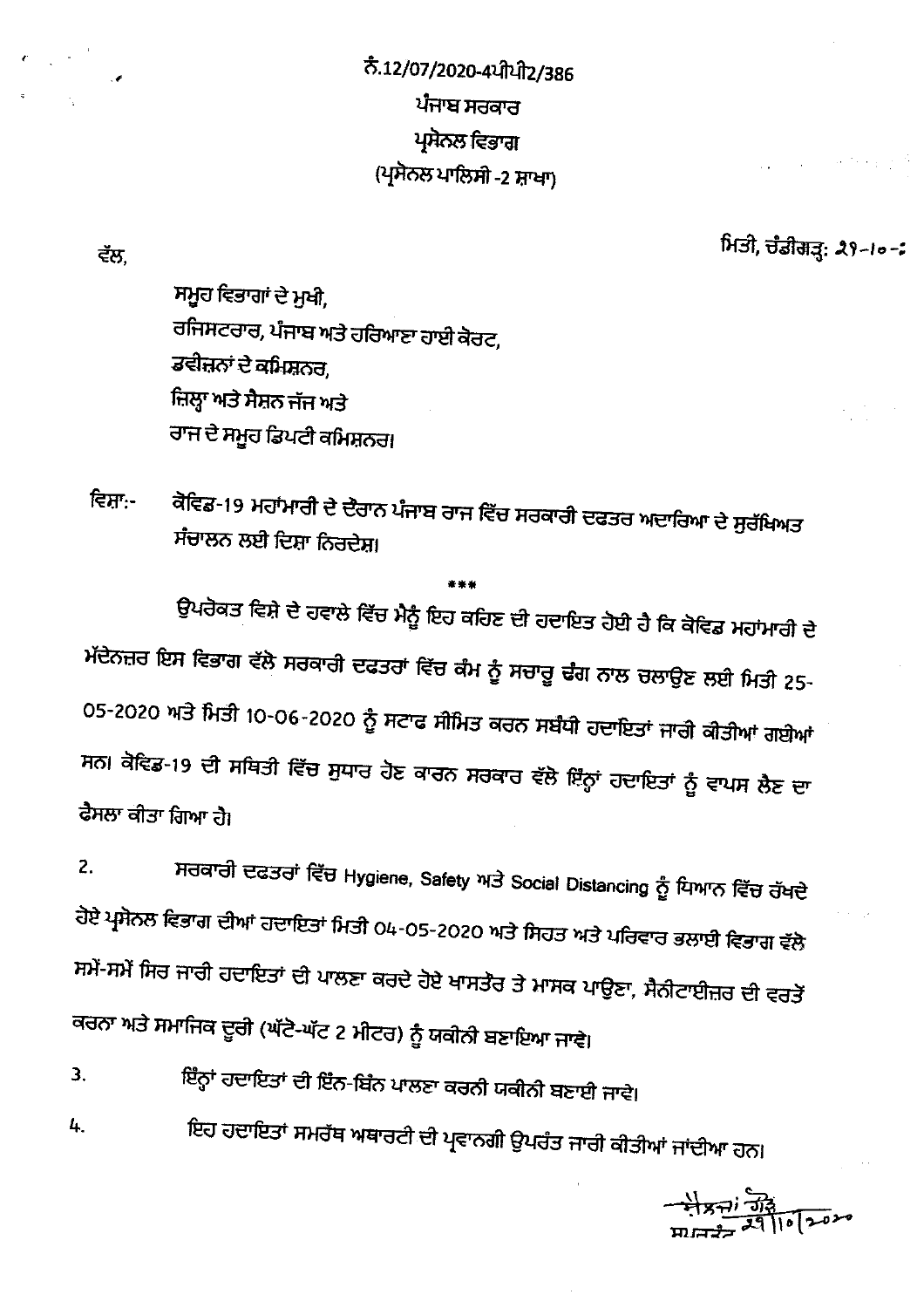ਸਮੂਹ ਵਿਸ਼ੇਸ∕ਵਧੀਕ ਮੁੱਖ ਸਕੱਤਰ∕ਵਿੱਤੀ ਕਮਿਸ਼ਨਰਜ਼, ਪ੍ਰਮੁੱਖ ਸਕੱਤਰ ਅਤੇ ਪ੍ਰਬੰਧਕੀ ਸਕੱਤਰ,ਪੰਜਾਬ ਸਰਕਾਰ।

ਵੱਲ,

ਅੰਵਿ.ਪੱ.ਨੈ. 12/07/2020-4ਪੀ.ਪੀ2/387 ਮਿਤੀ, ਚੰਡੀਗੜ੍ਹ: 29-10-2020 ਪਿੱਠ.ਅੰ.ਨੈ. 12/7/2020-4ਪੀ.ਪੀ2/ 3 88-389ਮਿਤੀ, ਚੰਡੀਗੜ੍ਹ 29 -10-2020

ਇਸ ਦਾ ਉਤਾਰਾ ਹੇਠ ਦਰਜ ਨੂੰ ਜਾਣਕਾਰੀ ਅਤੇ ਲੋੜੀਂਦੀ ਕਾਰਵਾਈ ਲਈ ਭੇਜਿਆ ਜਾਂਦਾ ਹੈ:-

ਡਾਇਰੈਕਟਰ, ਸੂਚਨਾ ਅਤੇ ਲੋਕ ਸੰਪਰਕ ਵਿਭਾਗ, ਪੰਜਾਬ, ਚੰਡੀਗੜ, ਨੂੰ ਆਮ ਲੋਕਾਂ ਦੀ ਜਾਣਕਾਰੀ ਅਤੇ  $1<sub>1</sub>$ ਜਾਗਰੂਕਤਾ ਲਈ ਪ੍ਰਿੰਟ ਅਤੇ ਹੋਰ ਇਲੈਕਟ੍ਰਾਨਿਕ ਮੀਡੀਆ ਰਾਹੀਂ ਇਨ੍ਹਾਂ ਹਦਾਇਤਾਂ ਦਾ ਪ੍ਰਚਾਰ ਕਰਨ ਹਿੱਤ। ਡਾਇਰੈਕਟਰ, ਸਿਹਤ ਅਤੇ ਪਰਿਵਾਰ ਭਲਾਈ, ਪੰਜਾਬ, ਚੰਡੀਗੜ੍ਹ।  $2.$ 

 $\frac{77.56}{27.10}$ Sunhalon Kamp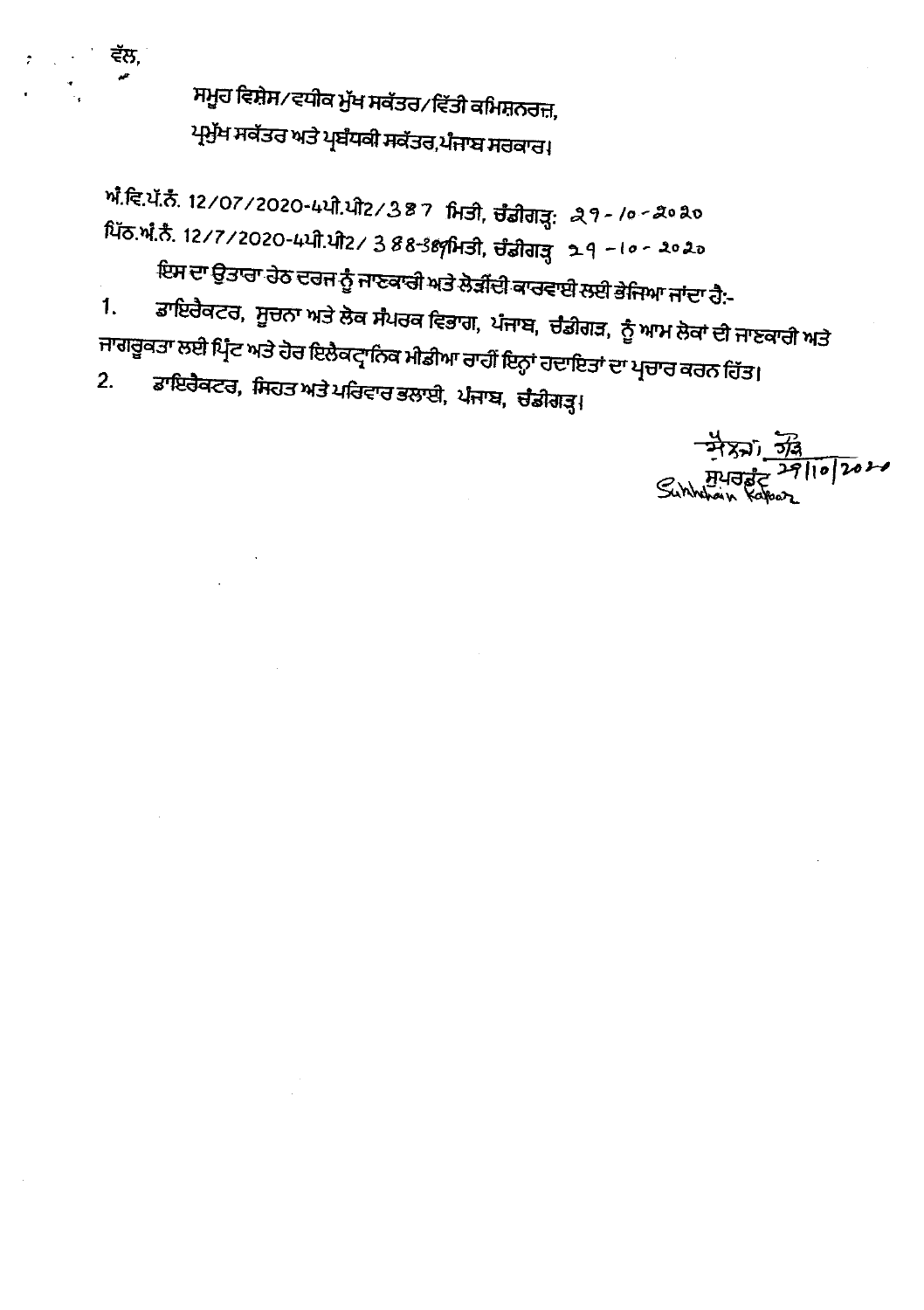

## **GOVERNMENT OF PUNJAB** DEPARTMENT OF PERSONNEL (PP-2 BRANCH)

Dated, Chandigarh: 04-05-2020

 $To$ 

All Heads of Departments, Registrar, Punjab & Harvana High Court, Commissioners of Divisions. District and Session Judges and All Deputy Commissioners in the State

Guidelines for safe operation of Government office establishments in the Subject: State of Punjab during COVID-19 pandemic

\*\*\*\*\*\*\*\*\*\*\*

Kindly refer to the subject cited above.

As you are aware, Corona virus Disease 2019 (COVID -19) is a contagious  $2.$ disease caused by a novel Corona virus (SARS-CoV-2), transmitted in most instances through respiratory droplet sand contaminated surfaces/objects. Though the virus survives on different surfaces for a varied period of time, it gets easily inactivated by chemical disinfectants. Further, personal hygiene and change in social behaviours according to the new paradigm can contain the spread of contagion. It is therefore imperative to lay down the set of protocol to be adhered to by all concerned so as to allow safe operation of Government office establishments during COVID-19 pandemic.

### **General Recommendations:**  $\mathbf{I}$ .

- The sitting arrangement in the offices shall be made while ensuring a minimum i. distance of two (2) metres between the employees.
- Employees attending the office in person may be allowed flexible timings of ii. reporting for duty, flexible timing of leaving the office, flexible timings for lunch and tea breaks, so as to ensure that crowding in the offices do not take place and social distance norms are maintained.
- The Head of Office shall maintain a complete and proper record of all employees iii. attending the office on any particular day.
- Use of physical files and communication through physical letters/ notices/ iv. memos/ orders should be avoided.
- The office work, to the extent possible, should be done through e-office, official v. emails, telephones, SMS, Whats App, PBGRAM and other electronic mediums.

**Scanned with Gamsca**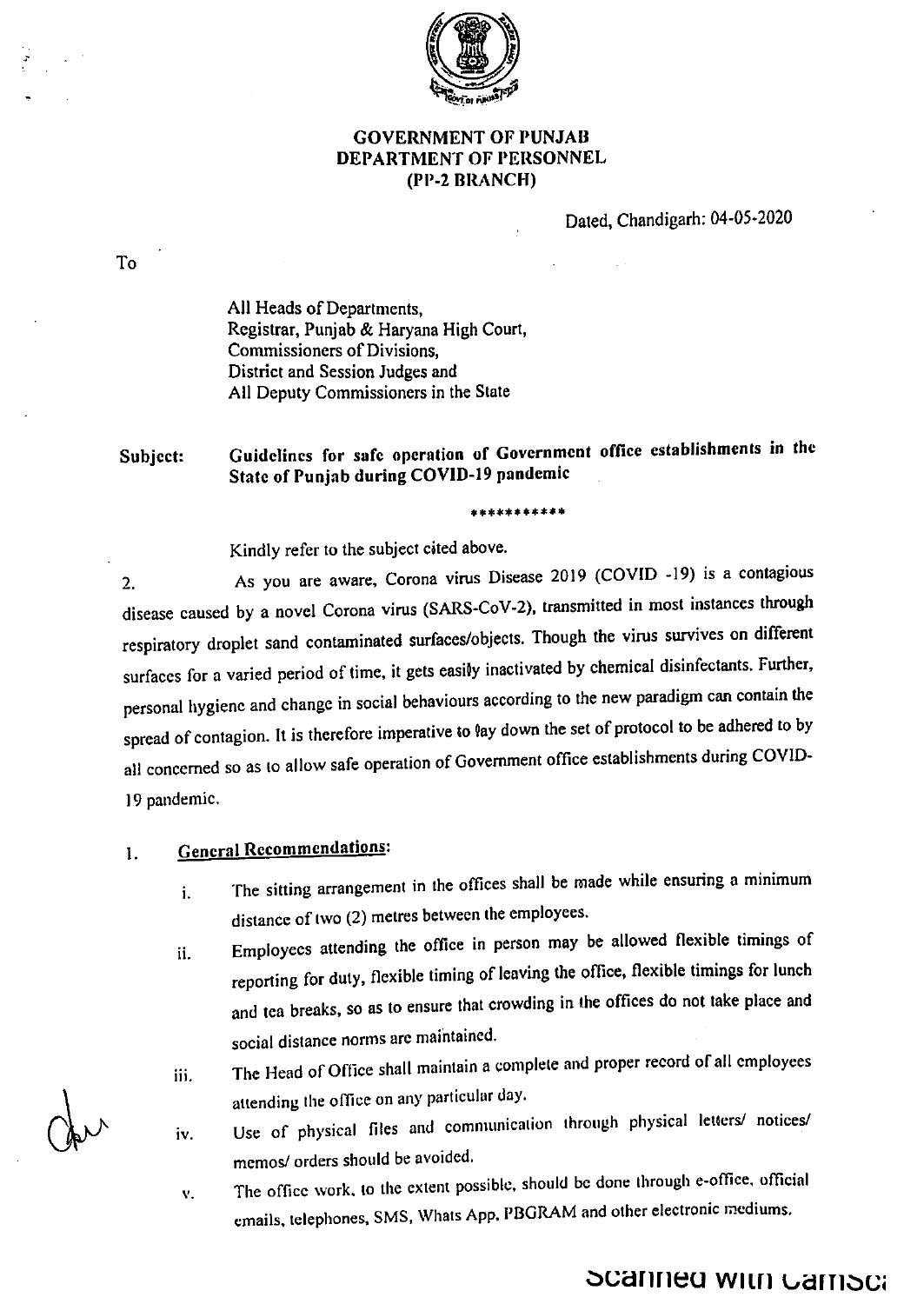- vi. All official meetings, to the extent possible, should be conducted through video conferencing.
- vii. However, where meeting through video conferencing is not possible, not more than eight (8) employees should attend any meeting physically. While seating employees for such meeting, a minimum distance of two (2) meters should be maintained between any two employees attending the meeting.
- Use of Biometric Attendance System (BAS) should be temporarily suspended. viii.
- Each Departments shall appoint Nodal Officers, who shall regularly monitor the health of the employees attending the office and shall submit his/her report to the Head of Office. lx.

### $\overline{2}$ **Office Facilities:**

- i. Thermal scanners should be installed at the entry gate of the office premises to screen the employees and other visitors suffering from high fever (the normal human body temperature is 97.7 to 99.5-degree Fahrenheit or 36.5 to 37.5-degree centigrade).
- ii. Employees detected with high fever or other COVID-19 symptoms in the office premises, should be temporarily isolated and immediate medical advice should be sought.
- iii. Hand sanitizing stations should be installed at all strategic locations within office premises, particularly at the entrance and near high contact surfaces.
- iv. Alcohol-based sanitizer (minimum 70% ethyl alcohol  $v/v$ ) be mounted at the entrance wall of the office for the staff to sanitize their hands before entering the prcmises.
- v. In case of multi-storied offices, where the elevators (commonly called lifts) are to be used, sanitizers shall be mounted near the entry door of the elevator at each and every floor. In case of self-driven lifts, the sanitizer should also be made available insidc the lifts. Everyone should be adviscd to apply the sanitizer on their hands immediately after prcssing the clevalor's buttons and before touching any other surface/ body parts.
- vi. Air Conditioning: The Air-conditioning systems generally work on the principle of re-circulating the air inside the room. In the current COVID-19 situation, Government has issued guidelines vide No. 3129 (R) - 3136 (R) dated 24th April, 2020 (Annexure-I), which shall apply in all Government office establishments.

### Office Hygiene: 3.

- i. Indoor Arcas: Indoor areas including office spaces and conference rooms should be cleaned every evening after office hours, or early in the morning before the rooms are occupicd,
	- a. All indoor areas such as entrance lobbies, corridors and staircases, escalators, clevators, security guard booths, office rooms, meeting rooms, cafeteria

## Scanned with CamSca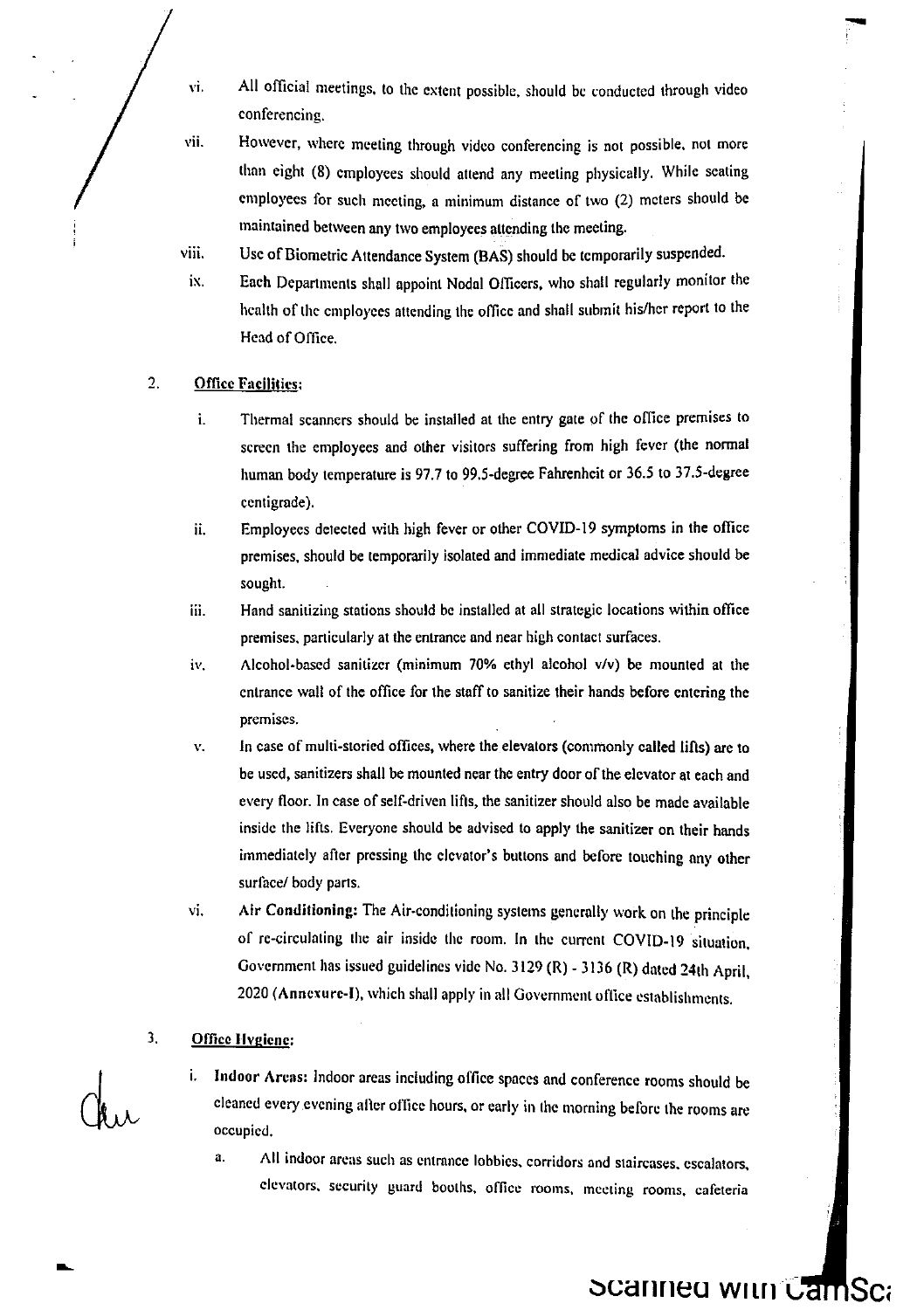$\mathbf b$ .

 $\mathbf{c}$ .

should be mopped with a disinfectant with 1% sodium hypochlorite or equivalent disinfectants commercially available in the market.

If the contact surface is visibly dirty, it should be cleaned with soap and water prior to disinfection. Start cleaning from cleaner areas and proceed towards

High contact surfaces such as elevator buttons, handrails/ handles and call buttons, electrical switches, escalator handrails, public counters, intercom systems, equipment like telephone, printers/seanners, and other office machines should be cleaned twice daily by mopping with a linen/absorbable cloth soaked in 1% sodium hypochlorite. Frequently touched areas like table tops, chair handles, pens, diary files, keyboards, mouse, mouse pad, tea/coffee dispensing machines etc. should specially be cleaned.

Metal surfaces like door handles, security locks, keys, etc. should be wiped  $\mathbf{d}$ . using disinfectants with 70% alcohol, in case use of bleach is not suitable.

- Spray all mirrors and glass windows with a dilute mixture of detergent and  $\mathbf{c}$ . warm water, and wipe with dry cloth.
- The cleaner should wear disposable rubber boots, gloves (heavy duty), and a f. cloth mask.
- Carefully clean the equipment used for cleaning at the end of the cleaning  $B$ . process.
- Protective gear used during sanitation process should be discarded at the end h. of cleaning process.
- Outdoor areas: Outdoor Areas have less risk than indoor areas due to air currents ii. and exposure to sunlight. Cleaning and disinfection efforts of outside areas should be targeted to frequently touched/contaminated surfaces as already detailed above.
- Office/Public toilets: All the areas of the toilet such as the sinks, commode, taps etc. iii. should be thoroughly cleaned/scrubbed using soap and water and then wiped with 1% sodium hypochlorite solution or equivalent commercial disinfectants available in the market (like Hydrogen Peroxide and bleaching powder). Other areas of the toilets should be cleaned as has been explained in Para (ii) above.
	- Adequate quantity of liquid soaps should be available at all times in the ā. toilets.
	- Sanitary workers must use separate set of cleaning equipment for toilets  $\mathbf{b}$ . (mops, nylon serubber), one set for sink and another set for commode.
	- They should always wear disposable protective gloves while cleaning a toilet.  $\mathfrak{c}$ .
- iv. Pantry/ Canteen:
	- All public canteens in office establishments should remain closed. a,
	- Wherever there are Pantries in the offices, following should be ensured: b.
		- i. It should be cleaned like other indoor areas as has been explained above
		- Special care needs to be taken while cleaning the slabs and the sinks, if ii. any, with soap/detergent and water.

Scanned with camSca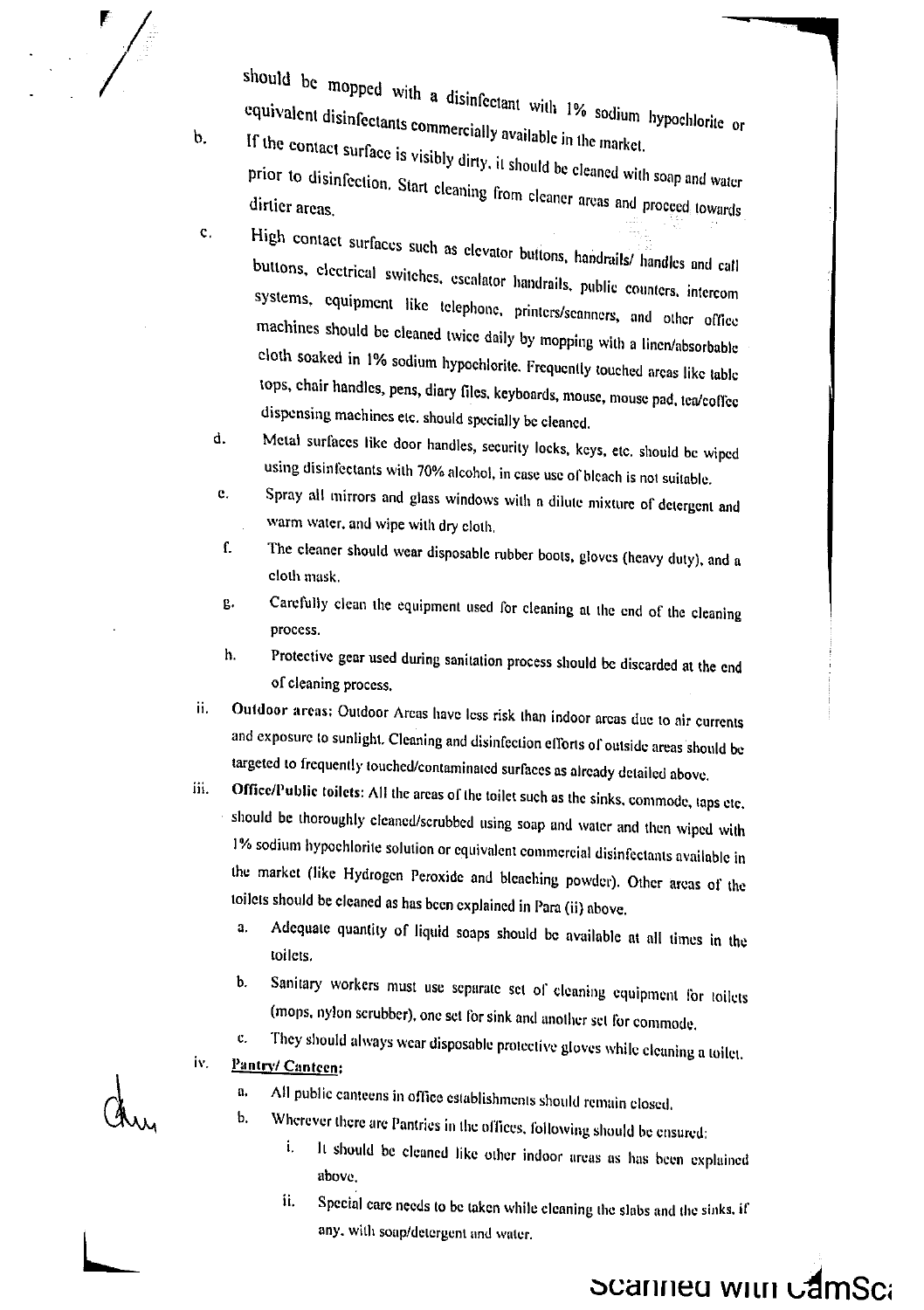- The utensils should be properly cleaned with dish wash bars/liquids iii.
	- İν,
	- The utensils should not be shared amongst the employees. v,
	-
	- Milk packets shall be washed with soap and water before opening the Raw fruits/vegetables should be washed with lukewarm water before vi.

## **Social and Personal Behaviour norms:**

 $\boldsymbol{4}$ .

í.

- Employees should religiously follow the reporting time as well as the time to leave the office as prescribed by the Head of Office. ii.
- Employees should not indulge in any handshakes or hugs to greet/see-off each other.
- iii. Employees should not roam unnecessarily in the office and should work only from their allotted space.
- iv. There should be no gathering of employees anywhere in the public space, like corridors, parking lots, etc.
- v. Wherever queuing is required, employees should stand by maintaining a minimum separation of two (2) metres.
- vi. Employees should use intercoms/electronic media for interpersonal communication.
- vii. Employees should avoid unnecessarily touching the surfaces, equipment etc.
- viii. Employees should refrain from touching face, mouth, nose and eyes with his hands.
- ix. Employees should not spit only in the washbasin of the toilets, and then rinse it with water.
- Employees should wear cloth masks at all times while outside their homes. The  $\mathbf{x}$ . masks should be worn such that it snuggly covers the nose as well as the mouth. The cloth mask should be washed with soap and water daily after use.
- Employees should avoid wearing loose cloths, like sarees, stoles etc., which can xi. sweep the floor or can fall off.
- xii. Employees are advised to wear long sleeved thick clothes while attending office. One can wear home-stitched long coveralls while commuting to office and back.
- Employees are advised to discontinue the use of leather purse and handbags. They xiii. can carry a very small bag, if absolutely necessary and disinfect it on return to their home. Alternatively, employees may carry their personal things in a cotton bag, which should be washed daily.
- $X_1V$ . Employees should avoid wearing watches, rings or any jewellery while coming to office.
- XV. Employees are advised to wear closed bellies/ shoes rather than open toe sandals or slippers.
- xvi. Employees are advised to keep the nails short.

## **Scanned with GamSca**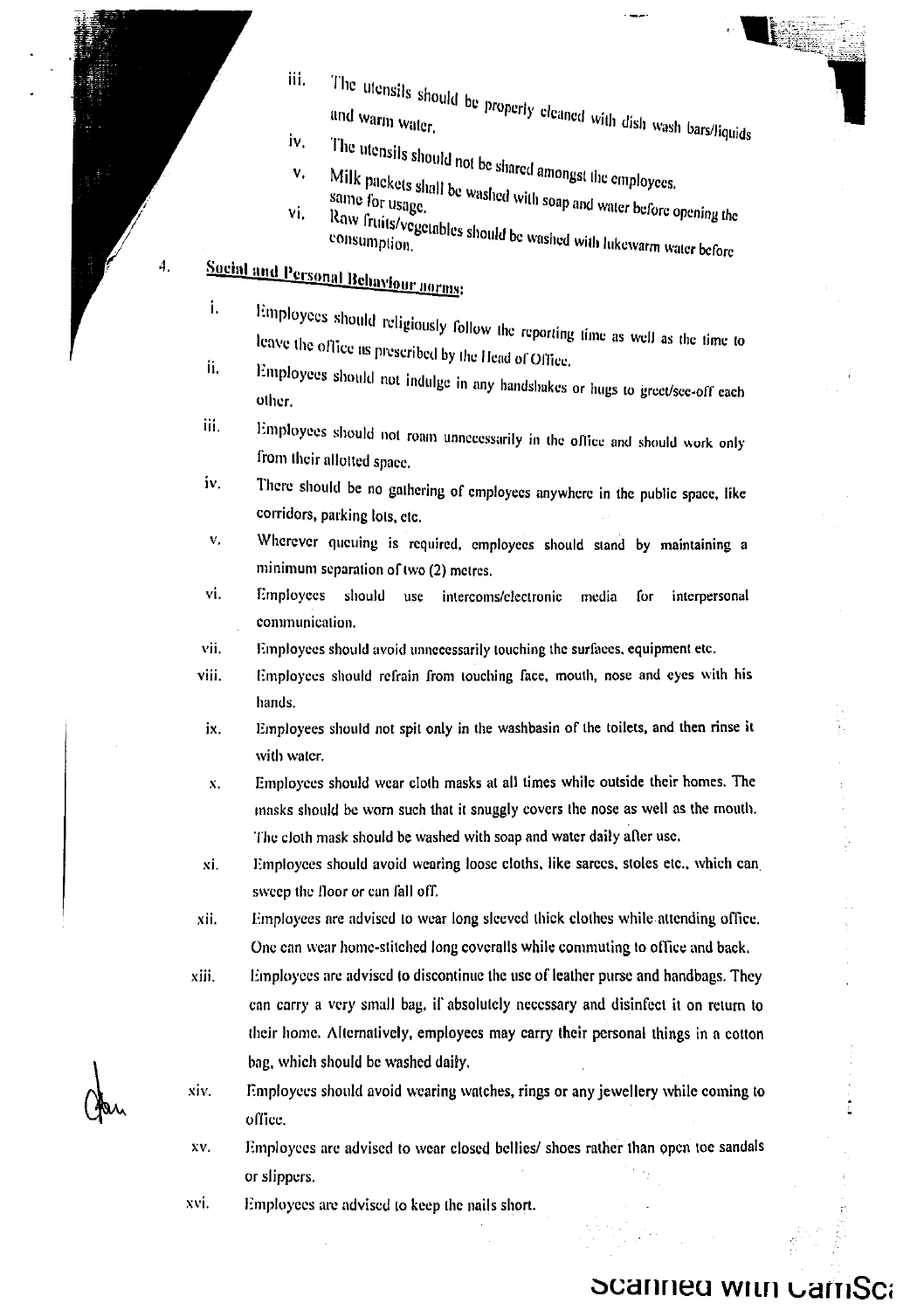Each employee should themselves open and close their office, as well as clean their office space, as far as possible.

xviii.

xix.

 $XX$ .

xvii.

Employees should sanitize or wash their hands with soap and water, whichever is feasible and available. Application of sanitizer as frequently as possible and hand wash at least once in two-hours is recommended, as per the following protocol:

Employees should wash their hands with soap for at least 40 seconds by applying soap gently on the palm and back of the hand including web spaces between the fingers.

b. Use a minimum of 3ml of the sanitizer (approximately 2 pushes of sanitizer dispenser) on DRY HANDS for at least 30 seconds for good hygienic hand disinfection.

Employees advised to themselves clean their work area, including the top surface of their tables, handles of chairs, door handles, electric switches, office phones, pens, diaries, files, desktop, keyboards, mouse, mouse pad. etc. with a disinfecting wipe prior to use.

Employees should not share pens, pencils, mobile phones, etc. with others. xxi.

Employees should keep their mobile phones in their pockets and not on any hard surface. xxii.

Office plants should be kept outside in the open space and not inside the rooms. xxiii.

Employees are advised to avoid using the elevator (lifts), to the extent possible, and should take stairs or ramps. They should climb in the middle, away from wall or railing. xxiv.

- Employees should carry their own lunch packets/ refreshment and water bottles from home. They should avoid using office utensils or sharing utensils with others. Employees should also avoid washing their lunch boxes and vessels in office. XXV.
- Employees should sanitize and wash their hands as explained above, before touching their lunch packets as well as any other edible items. xxvi.

Employee shall not smoke or chew tobacco-based products, such as gutka, pan masala etc., in the office space. xxvii.

In case of a cough/sneeze, employee should use their handkerchief to cover their mouth. The handkerchief, so used, should then be stored in their pocket/purse in a manner that the surface of the handkerchief exposed to the cough/sneeze should not touch their other belongings. In case an employee is not carrying handkerchief, he/she should cough/sneeze into the flexed/ bent elbow. In cither case, the employee should immediately wash his/her hand and other surfaces exposed to cough/sneeze with soap in the manner prescribed above.

If someone has coughed in a meeting/conference/office room, without following respiratory etiquettes or mask, the areas around their seat should be vacated and cleaned with 1% sodium hypochlorite.

If an employee is suffering from fever or other COVID-19 like symptoms (cough/sneezing/difficulty in breathing), the employee should voluntarily inform

Scarmed with CamSca

xxviji.

xxix.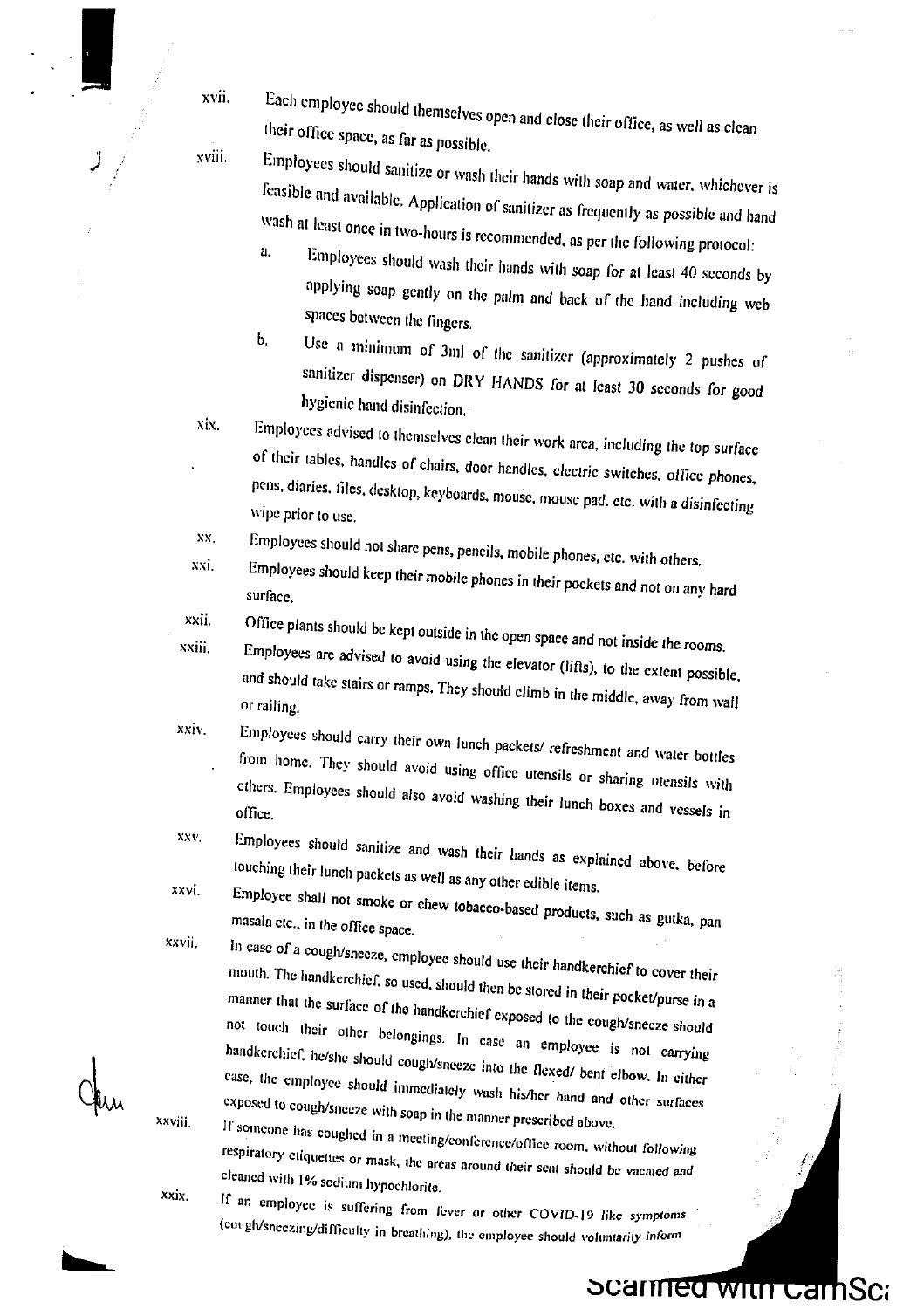the Head of Office and stay at home, and should also seek medical advice for timely detection and treatment of COVID-19.

- Employees, whose place of residence falls in the Containment or Buffer zone.  $XX$ shall not be expected to attend office, but they should inform the Head of Office forthwith.
- XXXI. Employees should not indulge in gossip/rumours with regard to COVID-19 without verifying the facts,
- xxxii. Each Government employee shall download "COVA APP" developed by the Government of Punjab for the correct, timely and authentic information with regards to COVID-19.

### $\mathcal{S}_{\mathcal{S}}$ Detection of COVID-19 Cases:

- ì. In case an employee is diagnosed withCOVID-19, and such an employee has attended office, the Head of Office shall immediately inform the Helpline No. 104 or the State Control Room No. 01722920074/08872090029, giving details about the employee and the contacts he'she might have had during their attendance in the office.
- ü. One need not panic in case a colleague, with whom an employee had a contact within the office, is diagnosed with COVID-19. One should report to the Helpline No. 104 or State Control Room No. 0172-2920074/08872090029, giving details and the exact nature of exposure, so as to assist the health authorities to undertake further necessary actions.

### 6, Miseellaneous:

- ì. Everyone is encouraged to take proper dietto boost their immunity, keep themselves aware and updated with the correct information at all times, and indulge in safe social and personal behaviour at all times.
- ii. Employees who cannot attend office as they have tested positive for COVID-19 or because their place of residence has come in containment or buffer zone, shall be granted Quarantine leave for a maximum period of 30 days in terms of the provisions of the Civil Service Rules. If for reasons beyond their control, an employee is still unable to attend the office after 30 days of Quarantine leave, he/she shall be granted ordinary leave.

Dated, Chandigarh 03-05-2020

To

### Karan Avtar Singh, Chief Secretary, Punjab

A Copy is forwarded to all the Special/Additional Chief Secretaries/ Financial Commissioners/Principal Secretaries and Secretaries to the Government of Punjab for information and necessary action.

Under Secretary Personnel

Scanned wit<del>h Cam</del>Sca

All the Special/Additional Chief Secretaries/